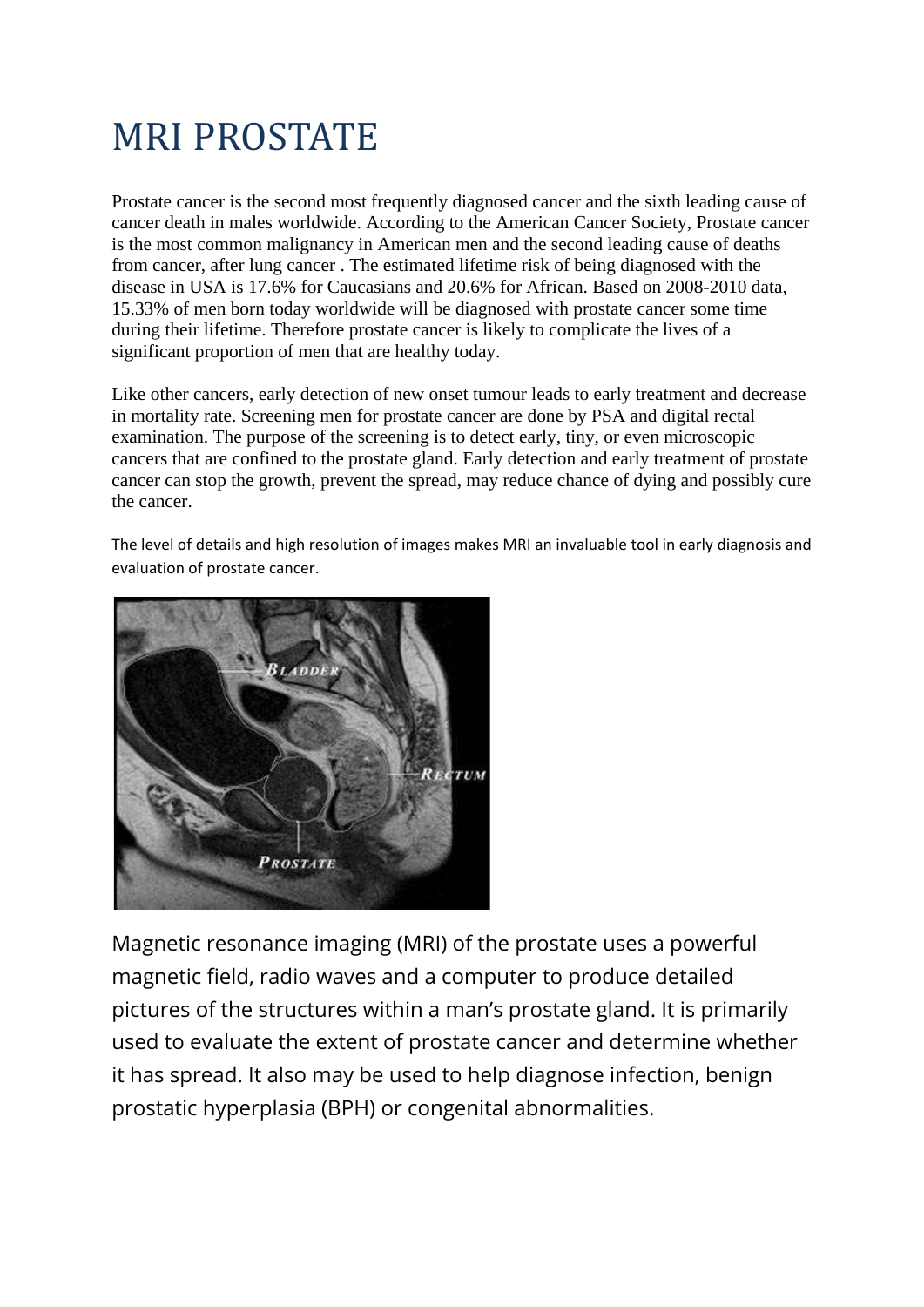Tell your doctor about any health problems, recent surgeries or allergies. The magnetic field is not harmful, but it may cause some medical devices to malfunction. Most orthopedic implants pose no risk, but you should always tell the technologist if you have any devices or metal in your body.

### **What is MRI of the Prostate?**

Magnetic resonance imaging (MRI) is a noninvasive medical test that physicians use to diagnose and treat medical conditions.

MRI uses a powerful magnetic field, radio frequency pulses and a computer to produce detailed pictures of organs, soft tissues, bone and virtually all other internal body structures. MRI does not use ionizing radiation (x-rays).

Detailed MR images allow physicians to evaluate various parts of the body and determine the presence of certain diseases. The images can then be examined on a computer monitor, transmitted electronically, printed or copied to a CD.

The prostate gland is part of the male [reproductive](http://www.radiologyinfo.org/en/glossary/glossary.cfm?gid=543) system. It is located in front of the rectum and below the [bladder,](http://www.radiologyinfo.org/en/glossary/glossary.cfm?gid=582) where urine is stored, and surrounds the first part of the [urethra,](http://www.radiologyinfo.org/en/glossary/glossary.cfm?gid=333) the tube that connects the bladder with the tip of the penis and carries urine and other fluids out of the body. The prostate helps make the milky fluid called semen that carries [sperm](http://www.radiologyinfo.org/en/glossary/glossary.cfm?gid=545) out of the body when a man ejaculates. Ultrasound and MRI are the most commonly used techniques to image the prostate gland.

#### **What are some common uses of the procedure?**

The primary indication for MRI of the prostate is the evaluation of prostate cancer. The test is commonly used to evaluate the extent of prostate cancer in order to determine if the cancer is confined to the prostate, or if it has spread outside of the prostate gland.

If you have had biopsies that are normal, however your PSA BLOOD RESULTS ARE STEADILY ON THE INCREASE, it may prove as a useful tool for your physician in evaluating the prostate.

Occasionally, MRI of the prostate is used to evaluate other prostate problems, including:

- infection (prostatitis) or prostate abscess.
- an enlarged prostate, called *[benign prostatic hyperplasia \(BPH\)](http://www.radiologyinfo.org/en/info.cfm?pg=bph)*.
- congenital abnormalities.
- complications after pelvic surgery.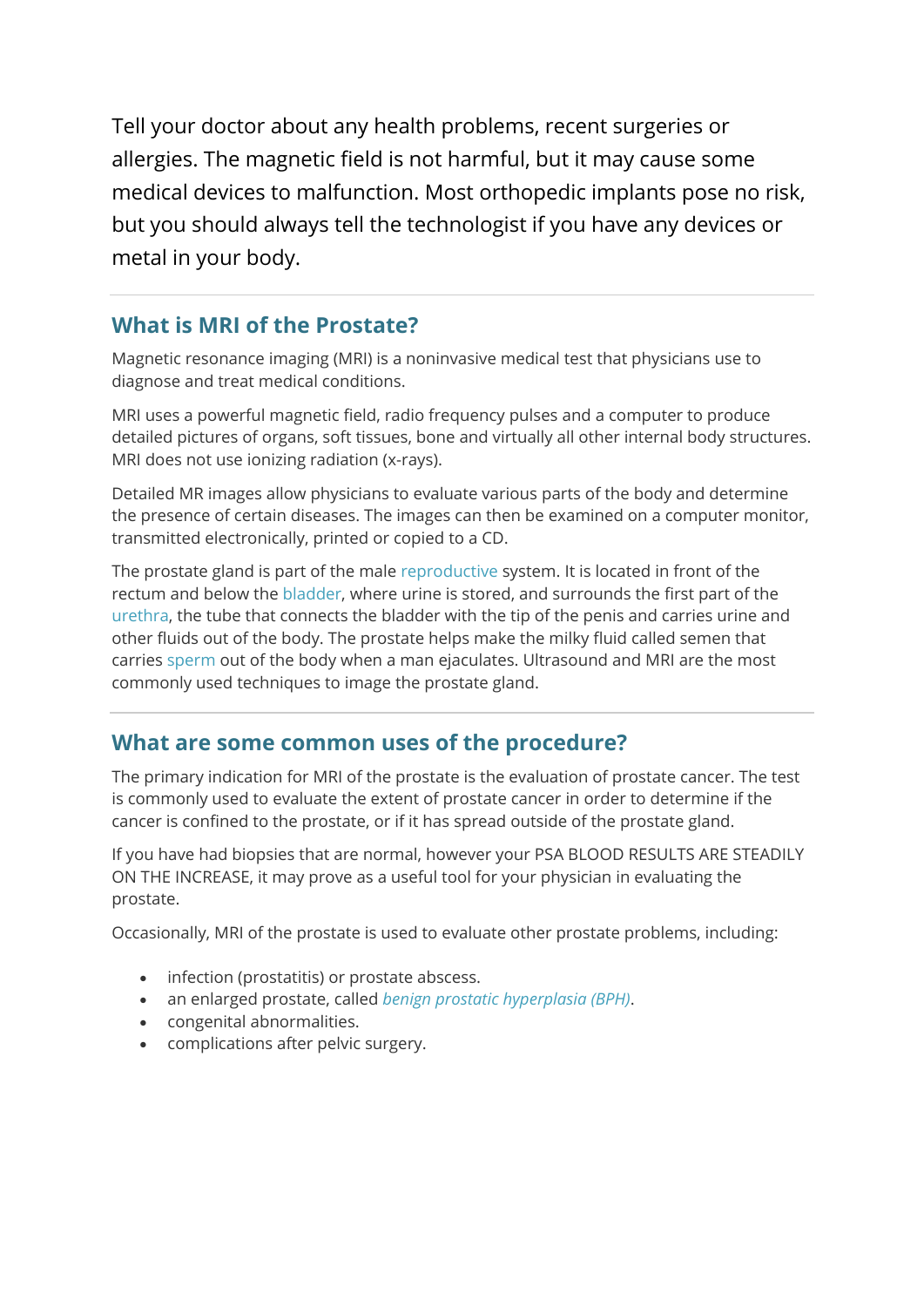

MRI of the prostate will require you to have an intravenous injection. The contrast material most commonly used for an MRI exam contains a metal called [gadolinium.](http://www.radiologyinfo.org/en/glossary/glossary.cfm?gid=121) Gadolinium can be used in patients with iodine contrast allergy, and side effects are rare. If you have impaired renal function (kidney disease) please consult with your referring specialist before proceeding with an MRI of the prostate.

# **How is the procedure performed?**

MRI examinations may be performed on outpatients or inpatients.

You will be positioned on the moveable examination table. Straps and bolsters may be used to help you stay still and maintain the correct position during imaging.

Devices that contain coils capable of sending and receiving radio waves will be placed around or adjacent to the area of the body being studied.

For the contrast material used in the MRI exam, a nurse or [radiologist](http://www.radiologyinfo.org/en/glossary/glossary.cfm?gid=18) will insert an [intravenous \(IV\)](http://www.radiologyinfo.org/en/glossary/glossary.cfm?gid=328) catheter, also known as an IV line, into a vein in your hand or arm. The line will then be connected to an injector pump, that will dispense the gadolinium automatically, about 2/3 of the way through the examination. A saline solution may be used to flush the contrast material, and you will get a cold sensation up your arm , which is not painful. Additional series of images will be taken during and following the injection.

You will be placed into the magnet of the MRI unit and the radiologist and technologist will perform the examination while working at a computer outside of the room.

As an MRI examination is extremely noisy, you will be given protective headphones, through which relaxation music CDs will be played, you are welcome to bring your own CD that we will play for you whilst you lie in the machine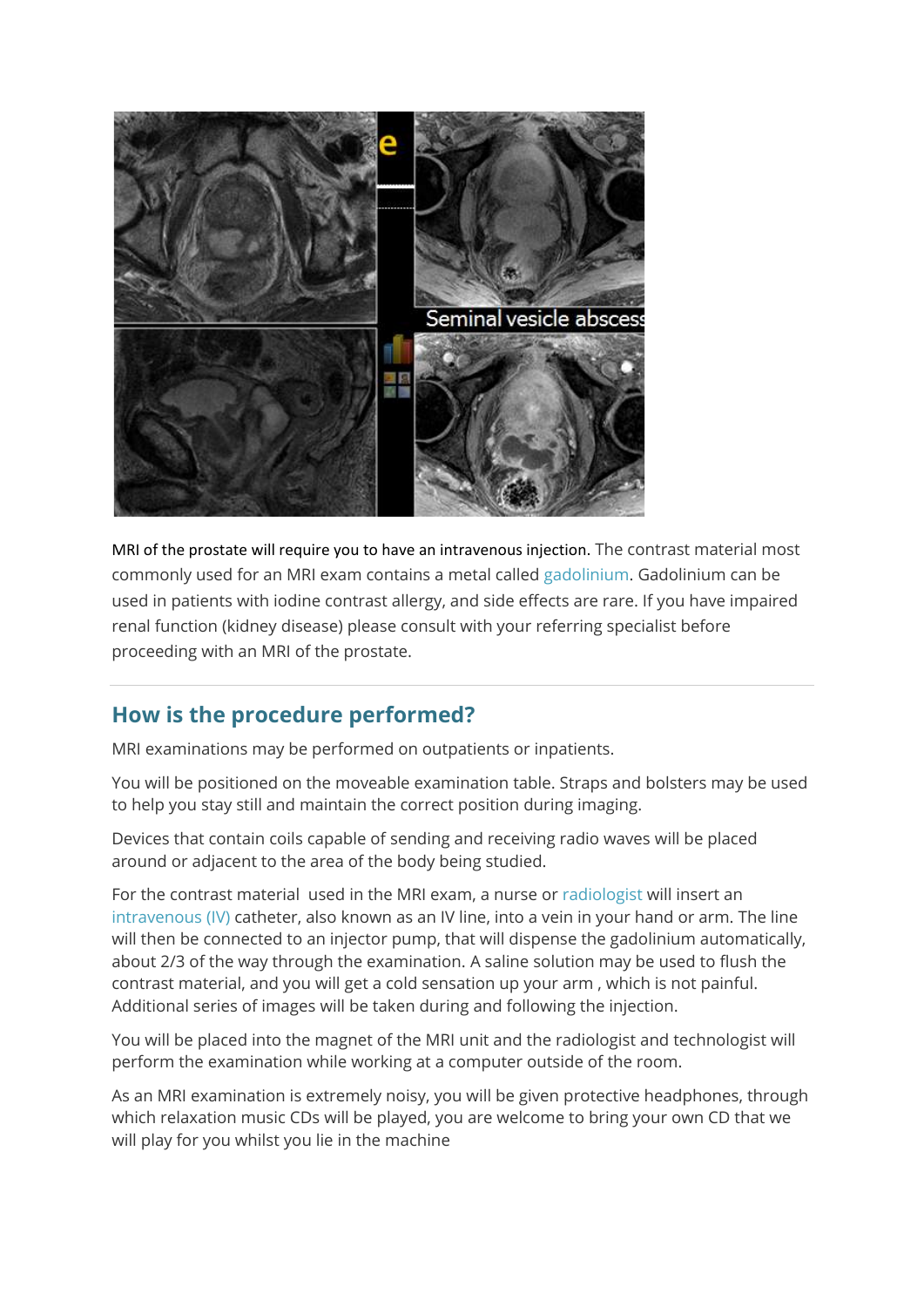When the examination is complete, you may be asked to wait until the technologist or radiologist checks the images in case additional images are needed.

Your intravenous line will be removed.

MRI exams generally include multiple runs (sequences), some of which may last several minutes.

The entire examination is usually completed within 45 minutes or less.



MRI = locally advanced prostate cancer



**What are the benefits vs. risks? Benefits**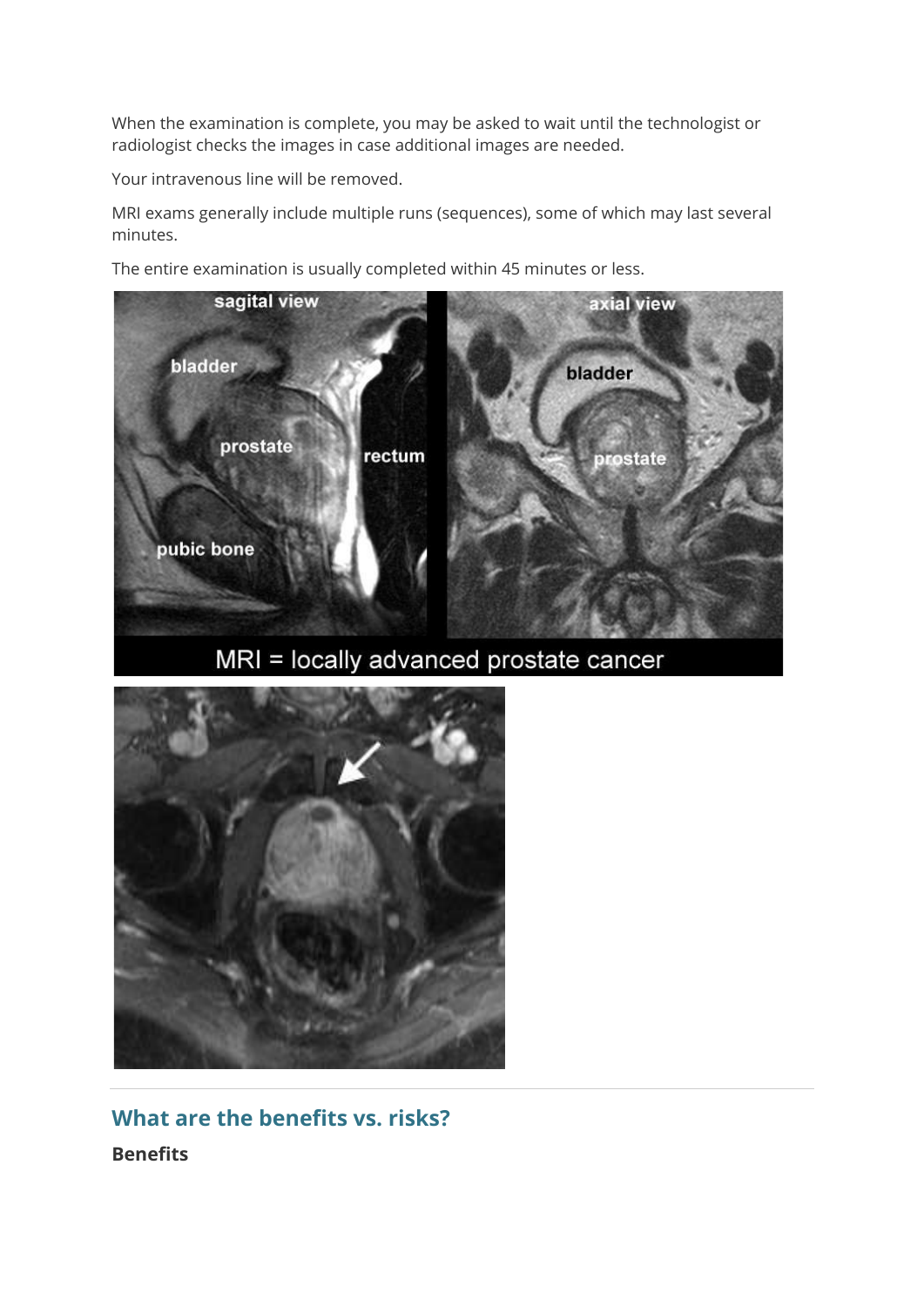- MRI is a noninvasive imaging technique that does not involve exposure to ionizing radiation.
- MR images of the soft-tissue structures of the body including the prostate and other pelvic structures are clearer and more detailed than with other imaging methods. This detail makes MRI a valuable tool in early diagnosis and evaluation of the extent of tumors, such as prostate cancer.
- MRI has proven valuable in diagnosing a broad range of conditions, including cancer, and [benign](http://www.radiologyinfo.org/en/glossary/glossary.cfm?gid=52) conditions such as benign prostatic hyperplasia and infection.
- MRI enables the discovery of abnormalities that might be obscured by bone with other imaging methods.
- The contrast material used in MRI exams is less likely to produce an allergic reaction than the iodine-based contrast materials used for conventional x-rays and CT scanning.

#### **Risks**

- The MRI examination poses almost no risk to the average patient when appropriate safety guidelines are followed.
- If sedation is used, there are risks of excessive sedation. However, the technologist or nurse monitors your vital signs to minimize this risk.
- Although the strong magnetic field is not harmful in itself, implanted medical devices that contain metal may malfunction or cause problems during an MRI exam.
- Nephrogenic systemic fibrosis is currently a recognized, but rare, complication of MRI believed to be caused by the injection of high doses of gadolinium-based contrast material in patients with very poor kidney function. Careful assessment of kidney function before considering a contrast injection minimizes the risk of this very rare complication.
- There is a very slight risk of an allergic reaction if contrast material is injected. Such reactions usually are mild and easily controlled by medication. If you experience allergic symptoms, a radiologist or other physician will be available for immediate assistance.

# • **What are the limitations of MRI of the Prostate?**

- High-quality images are assured only if you are able to remain perfectly still and follow breath-holding instructions while the images are being recorded. If you are anxious, confused or in severe pain, you may find it difficult to lie still during imaging.
- A person who is very large may not fit into the opening of certain types of MRI machines.
- The presence of an implant or other metallic object sometimes makes it difficult to obtain clear images. Patient movement can have the same effect.
- A very irregular heartbeat may affect the quality of images obtained using techniques that time the imaging based on the electrical activity of the heart, such as electrocardiography (EKG).